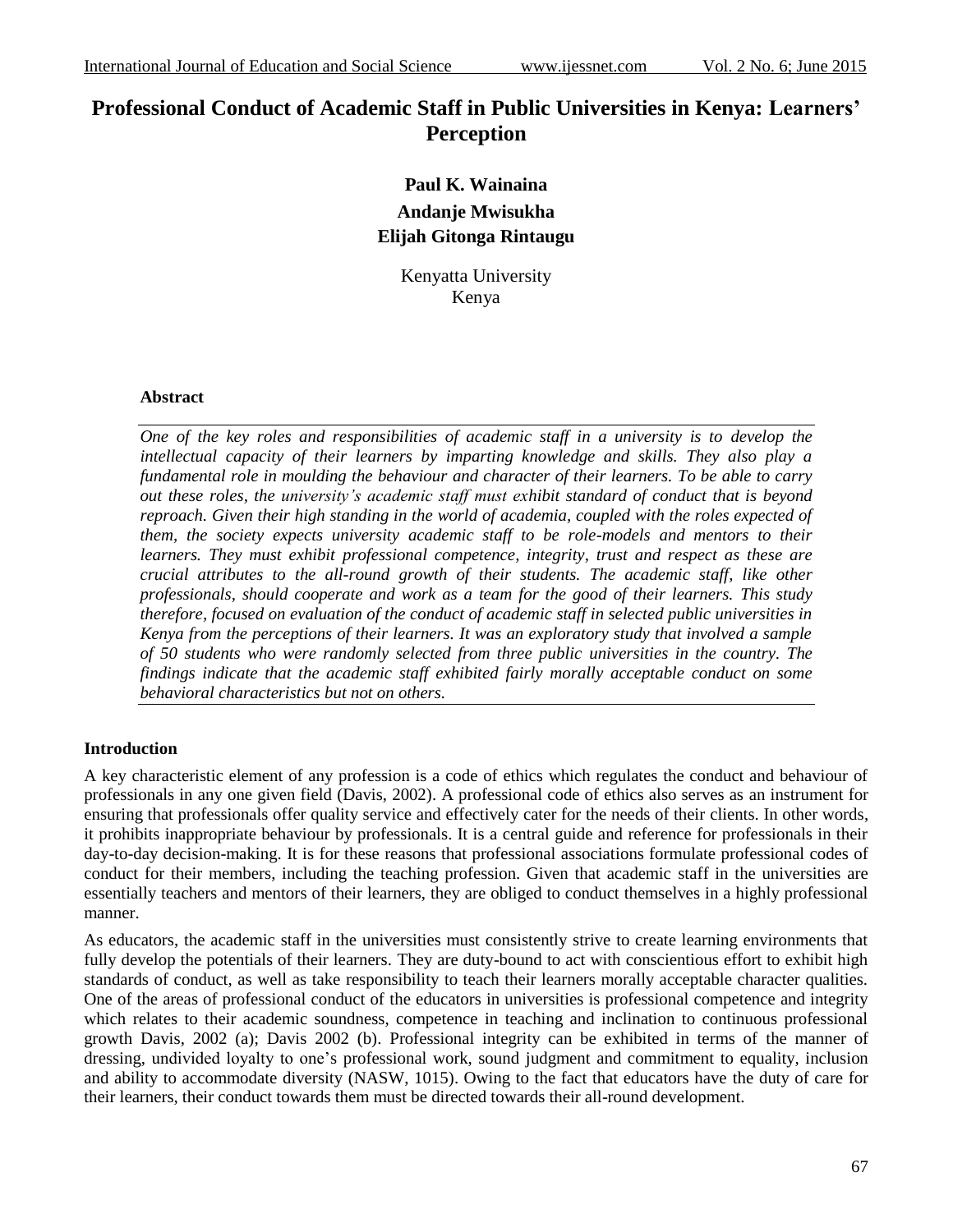In this respect, the university educators should be caring, fair and committed to the needs and best interests of their clients who are basically their learners. Employing high standards in students' assessment, as well as refraining from intimate (sexual) relationships and emotional harassment of them is the most ethical way of educators' conduct towards their learners (Davis, 2002 b).

A professional educator should exemplify ethical relations with members of his/her profession by treating them with respect, dignity and fairness as their cooperation and teamwork is crucial to their effective service to their students (Dobrin, 2002; Sidgwick, 2015). Among other things, the educator should at all times refrain from revealing confidential information or make false and derogatory statements concerning colleagues (Davis, 2002 b). It is in the light of this background that this study made insights into the conduct of academic staff in selected public universities in Kenya. Specifically, the broad areas of professional conduct that were addressed included their professional competence and integrity, conduct towards their students, as well as their conduct towards their professional colleagues.

## **Methodology**

This was an exploratory descriptive survey research. A total of 50 students from three public universities in Kenya were randomly selected as respondents. A questionnaire that comprised of items on a five-point likert scale was constructed based on the variables of the study and used to collect data. The data was analyzed descriptively using mean and standard deviation measures as well as t-test and One-Way Analysis of Variance at 0.05 level of significance.

## **Findings and Discussion**

Table 1 shows the demographic data of the respondents.

| Gender               | n  | $\frac{6}{9}$ |  |  |
|----------------------|----|---------------|--|--|
| Male                 | 32 | 51.6          |  |  |
| Female               | 30 | 48.4          |  |  |
| <b>Year of Study</b> |    |               |  |  |
| Second               | 15 | 24.2          |  |  |
| Third                | 23 | 37.1          |  |  |
| Fourth               | 22 | 35.5          |  |  |
| Fifth                | ↑  | 3.2           |  |  |

**Table 1: Demographic Information of the Respondents**

Table 1 shows that 32 (51.6%) of the respondents were male while 30 (48.4%) were female. This shows that there was balanced representation of both male and female learners in the research. The largest proportion of them was in their third year of study, followed by those who were in fourth and second years of study respectively. This implies that majority of the respondents had been in the universities long enough to be able to give informed opinions on the conduct of their academic staff. The participants' responses to lecturers' professional competence, conduct towards lecturers and students are presented in Table 2.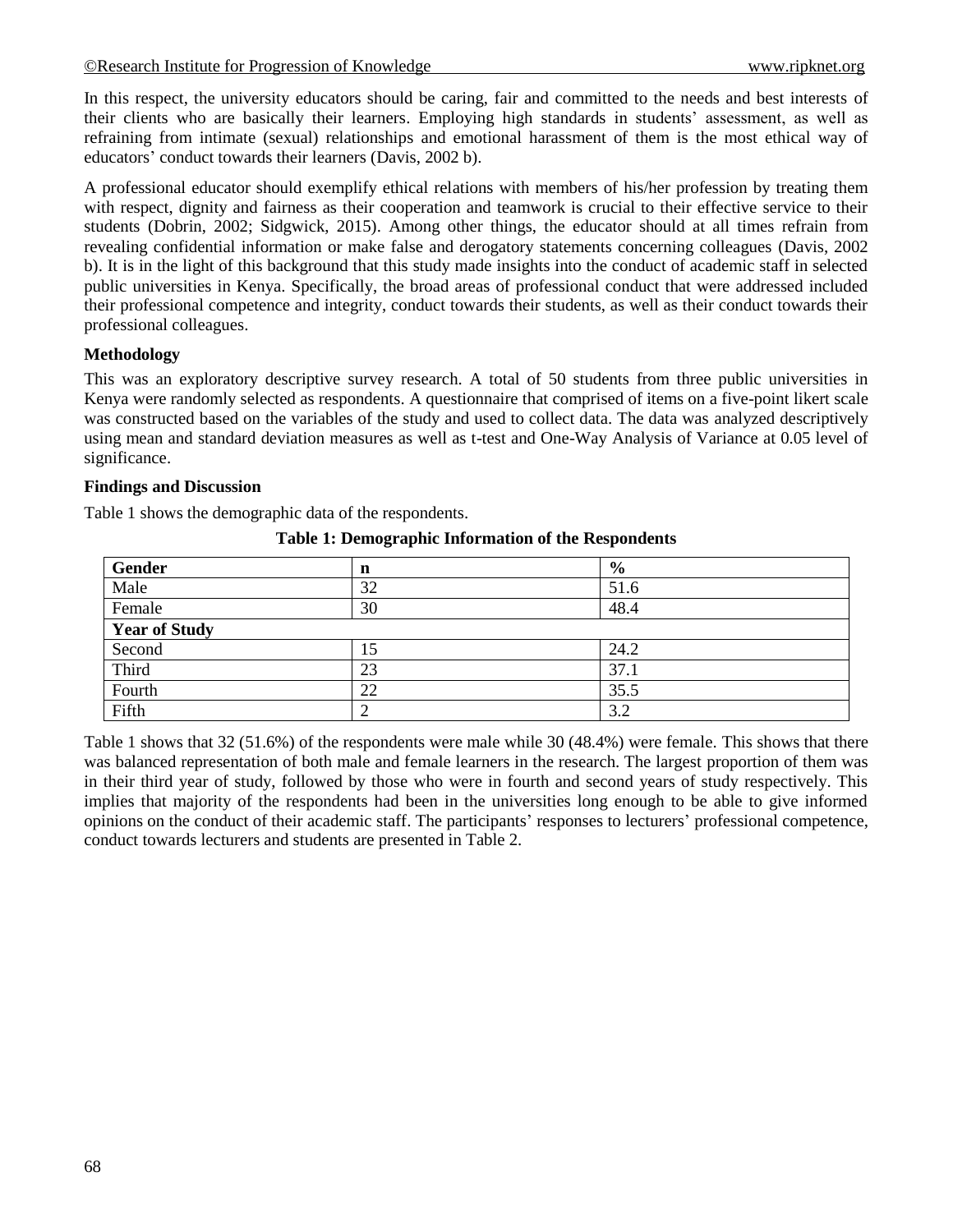| Table 2: Means and Standard Deviations of Learners' Responses on their Lecturers' Professional |  |
|------------------------------------------------------------------------------------------------|--|
| <b>Competence and Integrity, Conduct Towards their Students and Colleagues</b>                 |  |

| <b>Item</b>                                                                                                            | $\mathbf X$ | <b>SD</b> |  |  |  |  |
|------------------------------------------------------------------------------------------------------------------------|-------------|-----------|--|--|--|--|
| <b>Professional Competence and Integrity of Academic Staff</b>                                                         |             |           |  |  |  |  |
| (i) Strive to demonstrate devotion, academic soundness and competence in                                               | 1.67        | 0.74      |  |  |  |  |
| teaching.                                                                                                              |             |           |  |  |  |  |
| (ii) Strive for continuous professional development.                                                                   | 1.51        | 0.50      |  |  |  |  |
| (iii) Co-operate with the authorities for betterment of my University.                                                 | 1.61        | 0.77      |  |  |  |  |
| (iv) Dress with decorum.                                                                                               | 1.51        | 0.69      |  |  |  |  |
| (v) Show commitment to equality, inclusion and accommodate<br>diversity.                                               | 1.45        | 0.69      |  |  |  |  |
| (vi) Try to avoid conflict between their professional work and private<br>interests.                                   | 1.64        | 0.74      |  |  |  |  |
| (vii) Strive not to practice while under the influence of any substance<br>which impairs their judgment and behaviour. | 1.59        | 0.68      |  |  |  |  |
| <b>Conduct of Academic Staff Towards Students</b>                                                                      |             |           |  |  |  |  |
| (i) Are caring, fair and committed to the best interests of their<br>students                                          | 1.74        | 0.69      |  |  |  |  |
| (ii) Recognize and respect the uniqueness, individuality and specific<br>needs of students.                            | 1.74        | 0.78      |  |  |  |  |
| (iii) Strive to maintain high standards in relation to students'<br>monitoring, assessment and provision of feedback.  | 1.67        | 0.62      |  |  |  |  |
| (iv) Refrain from sexual abuse, mental & emotional harassment<br>of students                                           | 1.67        | 0.80      |  |  |  |  |
| <b>Conduct of Academic Staff Towards their Fellow Academic Staff members</b>                                           |             |           |  |  |  |  |
| (i) Treat other academic staff members with respect and dignity.                                                       | 1.59        | 0.61      |  |  |  |  |
| (ii) Do not reveal confidential information or make false statements<br>concerning colleagues or University system.    | 1.75        | 0.80      |  |  |  |  |
| (iii) Collaborate with colleagues in realization of the highest quality<br>of educational experiences for students.    | 1.66        | 0.76      |  |  |  |  |
|                                                                                                                        |             |           |  |  |  |  |

With regards to the items under professional competence and integrity, the perception that lecturers strive to demonstrate devotion, academic soundness and competence in teaching had the highest mean (1.67  $\pm$  0.740) followed by avoiding conflict (1.64  $\pm$  0.74) and third was lecturers' co-operation with authorities (1.61  $\pm$  0.77). However, these mean values were very low (less than average mean of 2.5); this suggests that the students perceived their lecturers as having fairly low professional competence and integrity.

As regards conduct of the academic staff towards students, they were perceived to be caring, fair and committed to the best interests of their students (1.74  $\pm$  0.69) and recognized students' uniqueness (1.74  $\pm$  0.78). The other two items on standards of academic staff's monitoring, assessment and provision of feedback to their learners, as well as harassment had similar means of  $1.67 \pm 0.62$ . It is however, important to note that these mean measures are lower than the average mean of 2.5 as per the likert scale; this implies that the conduct of the academic staff towards their students was rated as being low.

With regard to the participants' responses on conduct towards academic staff members, the students were of the view that the academic staff do not reveal confidential information about other members of staff (1.75  $\pm$  0.80), followed by the perception that they collaborated with other lecturers  $(1.66 \pm 0.76)$ . However, generally the rating of the learners of the conduct of the academic staff towards their colleagues was generally low across all the variables.

The study sought to establish whether the perceptions of the students would differ based on their gender and year of study. The t-test was used to determine if the responses differed significantly or not. A summary of the results based on respondents' gender are presented in Table 3.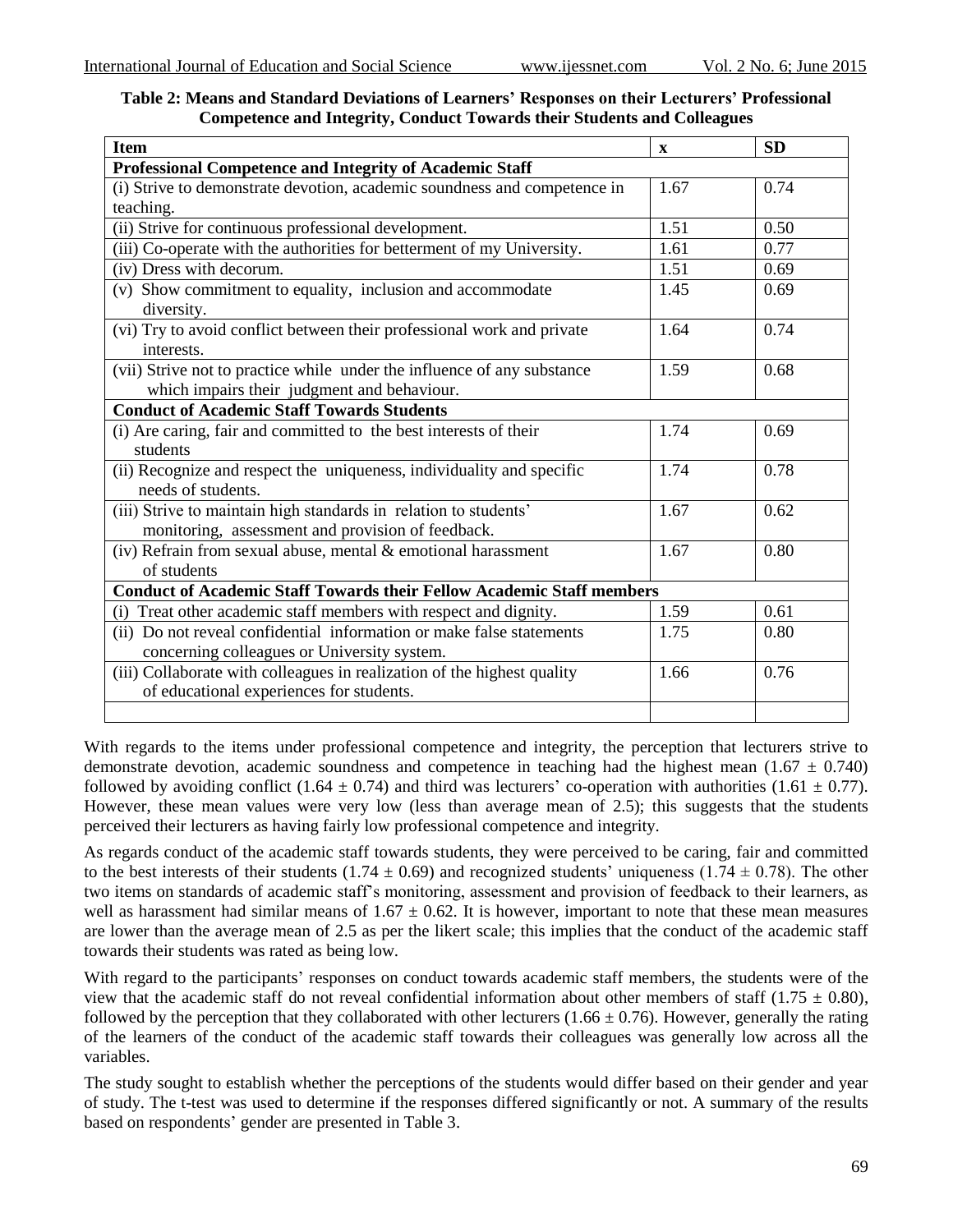| Item                                                                         | $\mathbf n$ | t       | df | Sign  |
|------------------------------------------------------------------------------|-------------|---------|----|-------|
| <b>Professional Competence and Integrity of Academic Staff</b>               |             |         |    |       |
| (i) Strive to demonstrate devotion, academic soundness and                   | 62          | 0.11    | 60 | 0.91  |
| competence in teaching.                                                      |             |         |    |       |
| (ii) Strive for continuous professional development.                         | 62          | $-1.80$ | 60 | 0.076 |
| (iii) Co-operate with the authorities for betterment of my                   | 62          | 0.77    | 60 | 0.43  |
| University.                                                                  |             |         |    |       |
| (iv) Dress with decorum.                                                     | 62          | 0.53    | 60 | 0.59  |
| (v) Show commitment to equality, inclusion and                               | 62          | $-0.52$ | 60 | 0.59  |
| accommodate diversity.                                                       |             |         |    |       |
| (vi) Try to avoid conflict between their professional work                   | 62          | 0.79    | 60 | 0.42  |
| and private interests.                                                       |             |         |    |       |
| (vii) Strive not to practice while under the influence of                    | 62          | 1.84    | 60 | 0.70  |
| any substance which impairs their judgement and                              |             |         |    |       |
| behaviour.                                                                   |             |         |    |       |
| <b>Conduct of Academic Staff Towards Students</b>                            |             |         |    |       |
| (i) Are caring, fair and committed to the best interests                     | 62          | 0.93    | 60 | 0.92  |
| of their students                                                            |             |         |    |       |
| (ii) Recognize and respect the uniqueness, individuality                     | 62          | $-1.21$ | 60 | 0.23  |
| and specific needs of students.                                              |             |         |    |       |
| (iii) Strive to maintain high standards in relation to                       | 62          | 1.80    | 60 | 0.077 |
| students' monitoring, assessment and provision of                            |             |         |    |       |
| feedback.                                                                    |             |         |    |       |
| $\overline{({\rm iv})}$ Refrain from sexual abuse, mental & emotional        | 62          | 1.05    | 60 | 0.29  |
| harassment of students                                                       |             |         |    |       |
| <b>Conduct of Academic Staff Towards their Fellow Academic Staff members</b> |             |         |    |       |
| (i) Treat other academic staff members with respect and                      | 62          | 2.08    | 60 | 0.04  |
| dignity.                                                                     |             |         |    |       |
| (ii) Do not reveal confidential information or make false                    | 62          | 0.86    | 60 | 0.39  |
| statements concerning colleagues or University                               |             |         |    |       |
| system.                                                                      |             |         |    |       |
| (iii) Collaborate with colleagues in realization of the                      | 62          | 1.62    | 60 | 0.10  |
| highest quality of educational experiences for                               |             |         |    |       |
| students.                                                                    |             |         |    |       |
|                                                                              |             |         |    |       |

**Table 3: t-test Results on Respondents' Perceptions Across Gender**

Results in Table 3 reveal that the only significant differences were noted on the conduct of lecturers treating other academic staff members with respect and dignity (t = 2.08, df = 60, p > 0.04). In this respect, male students had higher means (1.75) than female (1.43); this implies that more male than female students were of the view that the academic staff treated their colleagues with respect and dignity. The observation that there were no significant differences in the perceptions of the male and female learners on the rest of the variables implies that they had common viewpoint on them. This lack of significant differences between male and female is interesting as it was expected that female students would be more versatile about the professional conduct of their lecturers. The ANOVA results on learners' responses based on their year of study are presented in Table 4.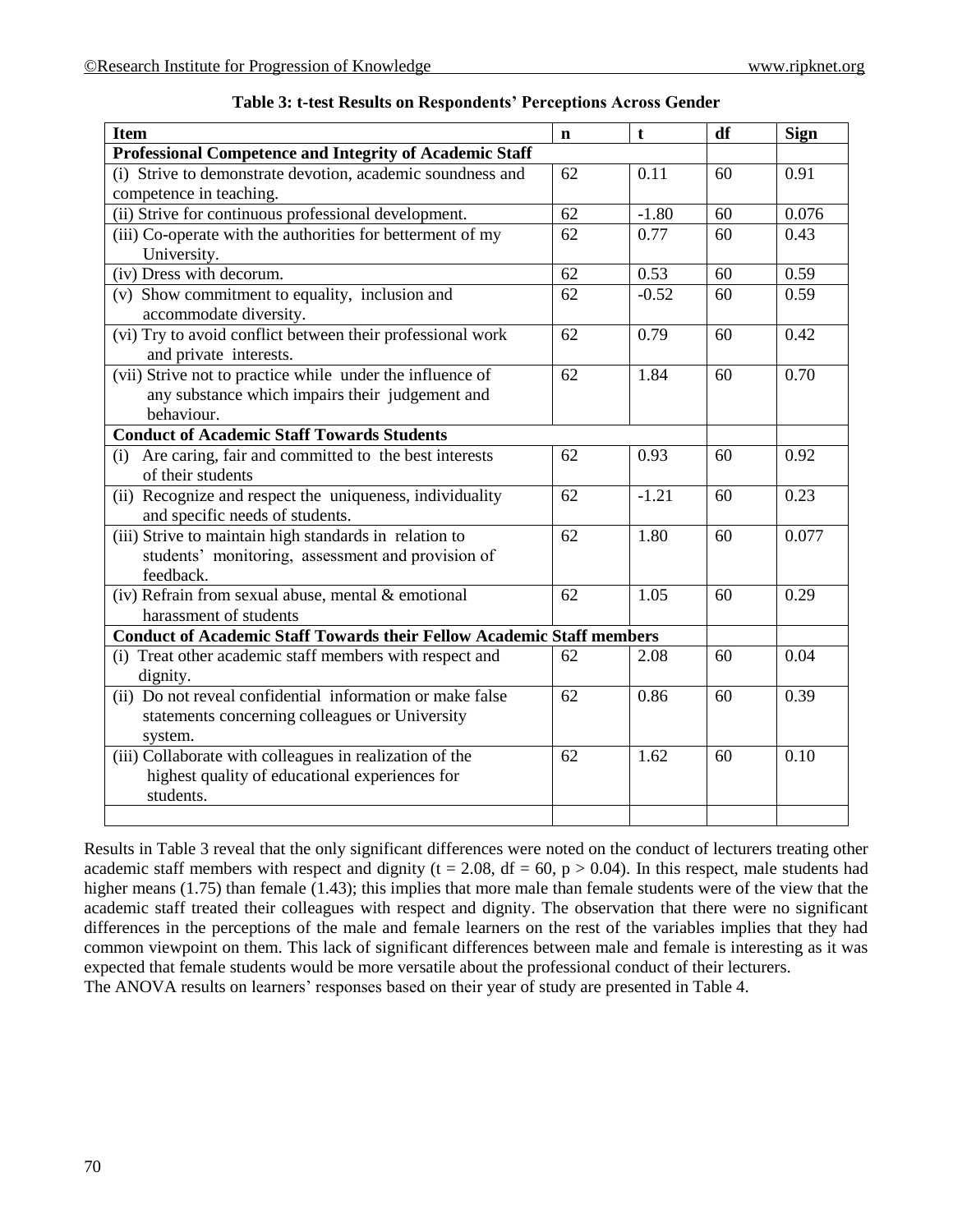|  |  |  | Table 4: Learners' Responses on Conduct of their Lecturers Based on Their (Learners') Year of Study |  |  |  |  |
|--|--|--|-----------------------------------------------------------------------------------------------------|--|--|--|--|
|--|--|--|-----------------------------------------------------------------------------------------------------|--|--|--|--|

| <b>Item</b>                                                               | $\mathbf{F}$ | <b>Sign</b> |  |  |  |
|---------------------------------------------------------------------------|--------------|-------------|--|--|--|
| <b>Professional Competence and Integrity of Academic Staff</b>            |              |             |  |  |  |
| (i) Strive to demonstrate devotion, academic soundness and competence in  | 3.32         | 0.026       |  |  |  |
| teaching.                                                                 |              |             |  |  |  |
| (ii) Strive for continuous professional development.                      | 0.94         | 0.42        |  |  |  |
| (iii) Co-operate with the authorities for betterment of my University.    | 0.98         | 0.40        |  |  |  |
| (iv) Dress with decorum.                                                  | 0.63         | 0.59        |  |  |  |
| (v) Show commitment to equality, inclusion and accommodate                | 0.86         | 0.46        |  |  |  |
| diversity.                                                                |              |             |  |  |  |
| (vi) Try to avoid conflict between their professional work and private    | 2.81         | 0.04        |  |  |  |
| interests.                                                                |              |             |  |  |  |
| (vii) Strive not to practice while under the influence of any substance   | 2.38         | 0.78        |  |  |  |
| which impairs their judgment and behaviour.                               |              |             |  |  |  |
| <b>Conduct of Academic Staff Towards Students</b>                         |              |             |  |  |  |
| (i) Are caring, fair and committed to the best interests of their         | 2.50         | 0.68        |  |  |  |
| students                                                                  |              |             |  |  |  |
| (ii) Recognize and respect the uniqueness, individuality and specific     | 5.22         | 0.003       |  |  |  |
| needs of students.                                                        |              |             |  |  |  |
| (iii) Strive to maintain high standards in relation to students'          | 3.15         | 0.32        |  |  |  |
| monitoring, assessment and provision of feedback.                         |              |             |  |  |  |
| (iv) Refrain from sexual abuse, mental & emotional harassment             | 2.20         | 0.09        |  |  |  |
| of students                                                               |              |             |  |  |  |
| <b>Conduct Academic Staff Towards their Fellow Academic Staff members</b> |              |             |  |  |  |
| (i) Treat other academic staff members with respect and dignity.          | 0.76         | 0.52        |  |  |  |
| (ii) Do not reveal confidential information or make false statements      | 0.14         | 0.93        |  |  |  |
| concerning colleagues or University system.                               |              |             |  |  |  |
| (iii) Collaborate with colleagues in realization of the highest quality   | 1.19         | 0.31        |  |  |  |
| of educational experiences for students.                                  |              |             |  |  |  |
|                                                                           |              |             |  |  |  |

\*Significant at 0.05

It is evident from table 4 that the responses of the learners based on their year groups did not significantly differ on most of the items relating to the professional competence and integrity of their academic staff except on two items: their devotion, academic soundness and competence in teaching as well as their efforts to avoid conflict between their professional work and private interests. On the aspect of their devotion, academic soundness and competence, the responses of the fifth year students differed significantly from those of the students in other academic years of study; the fifth year students' responses had a higher mean than the rest. This can be attributed to the fact that due to their longer stay at the universities, the fifth year students were more conversant with the conduct of their educators and had developed rapport and bonding with them (academic staff) than the other students at the lower levels of study.

Table 4 shows that there were no significant differences in the responses of the learners on most of the items relating to the conduct of the academic staff towards their students except on the variable of the lecturers' requirement of recognizing and respecting the uniqueness, individuality and specific needs of their learners. The second year students' responses yielded a higher mean than those of the other students at other academic levels.

With regard to the lecturers' conduct towards their fellow colleagues, the responses of the learners did not significantly differ across their academic years of study. This implies that the conduct of the academic staff was highly acceptable on the aspect that they did not reveal confidential information or make false statements concerning their colleagues or university system but their treatment of their colleagues with respect and dignity was rated least.